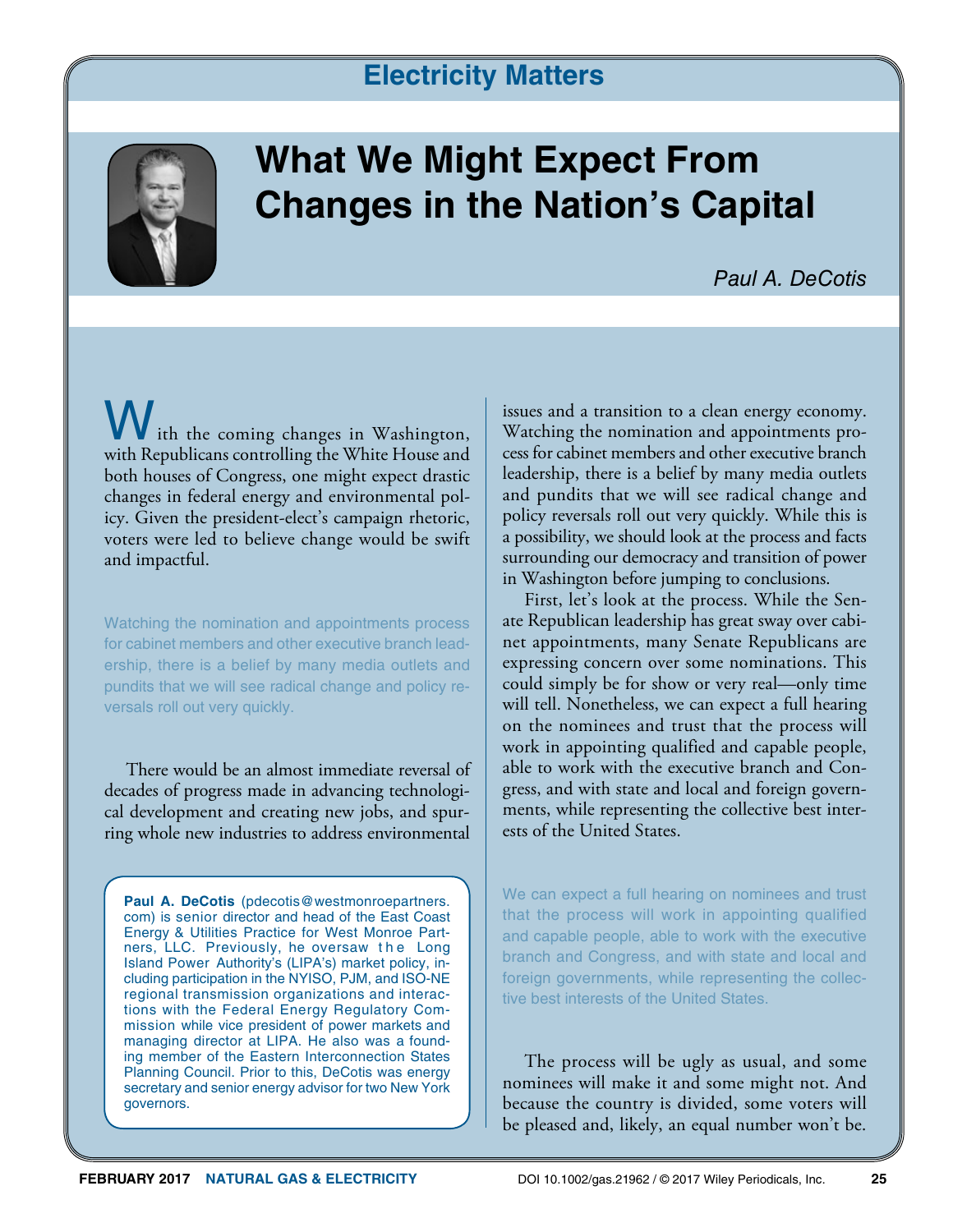There is solace in the fact that midterm congressional elections are only two years away. We have seen time and time again that midterms can be quite disruptive, paralyzing Washington with greater opposition to the executive branch and congressional leadership, or reinforcing alignment with the executive branch to strengthen the administration's resolve and priorities. But the process will work as intended—providing the necessary checks and balances to power in Washington.

We have seen pendulums swing before and we will see them swing again. A large group of citizens feel disenfranchised and neglected and they take back power, only to be in the minority again when the pendulum swings too far in their favor. The United States is a very resilient country with a proud and capable people, and is composed of great diversity of religion, culture, and beliefs. While many might feel threatened and disillusioned, many also feel exuberant and empowered. While change is imminent, as it is with all such transitions of power, the speed and magnitude of change is still in question.

#### The speed and magnitude of change is still in question.

Now let's look at the facts. With states leading the energy debate, and pursuing their own aggressive strategies to promote clean and distributed energy resource use and policies to support a growing clean energy economy, it's apparent that little if anything will change soon. Even if the incoming administration changes energy and environmental strategy and policy radically, it will take some time to trickle down to the states or to impact the investment portfolios of businesses in the energy and environmental industries.

Whole new industries and jobs have been created over the past decade supporting clean energy and environmental stewardship that will not be easily reversed.

Whole new industries and jobs have been created over the past decade supporting clean energy and environmental stewardship that will not be easily reversed.

### **MOST ELECTRIC AND GAS POLICIES ARE AT STATE, NOT FEDERAL, LEVEL**

The states regulate retail electric and gas utilities, and most policy innovations and infrastructure investment are taking place in the states and directed by the states.

While the Federal Energy Regulatory Commission (FERC) has considerable influence on and oversight of interstate and wholesale energy projects, and the Environmental Protection Agency (EPA), directly or by delegation to the states, sets direction and oversees compliance with environmental laws and regulations, states will continue to have an important role. While we will likely see some squabbling over jurisdiction between FERC and the EPA versus the states, such issues will likely not be resolved quickly—there is just too much at stake.

First and foremost, states are responsible for ensuring that the electric grid and natural gas systems are reliable and affordable, and that customers have access to such services. Thus, even if cabinet appointees and executive agency leadership are fossil-fuel supporters and climate-change deniers, it is difficult to go backward on decades of progress already embedded in our markets and regulatory systems. And, as mentioned, midterm elections are only two years away. We can, however, expect some chaos, uncertainty, testing of authority and boundaries, and some high-level policy changes that will trickle down to the states.

Yet many states are already signaling they will not stand by idly and instead will sue and use other power that states have to chart their own course.

Many states are already signaling they will not stand by idly and instead will sue.

#### **TAX CODE SHOULD PROVE USEFUL TOOL**

Perhaps the most interesting policy changes affecting the energy sector and environment will be through changes to the tax code.

The tax code has historically been used to advantage industry and business investments, and promote policy changes. Accelerated depreciation, tax credits, excise taxes, capital gains tax rates, and other mechanisms direct investment to adminis-